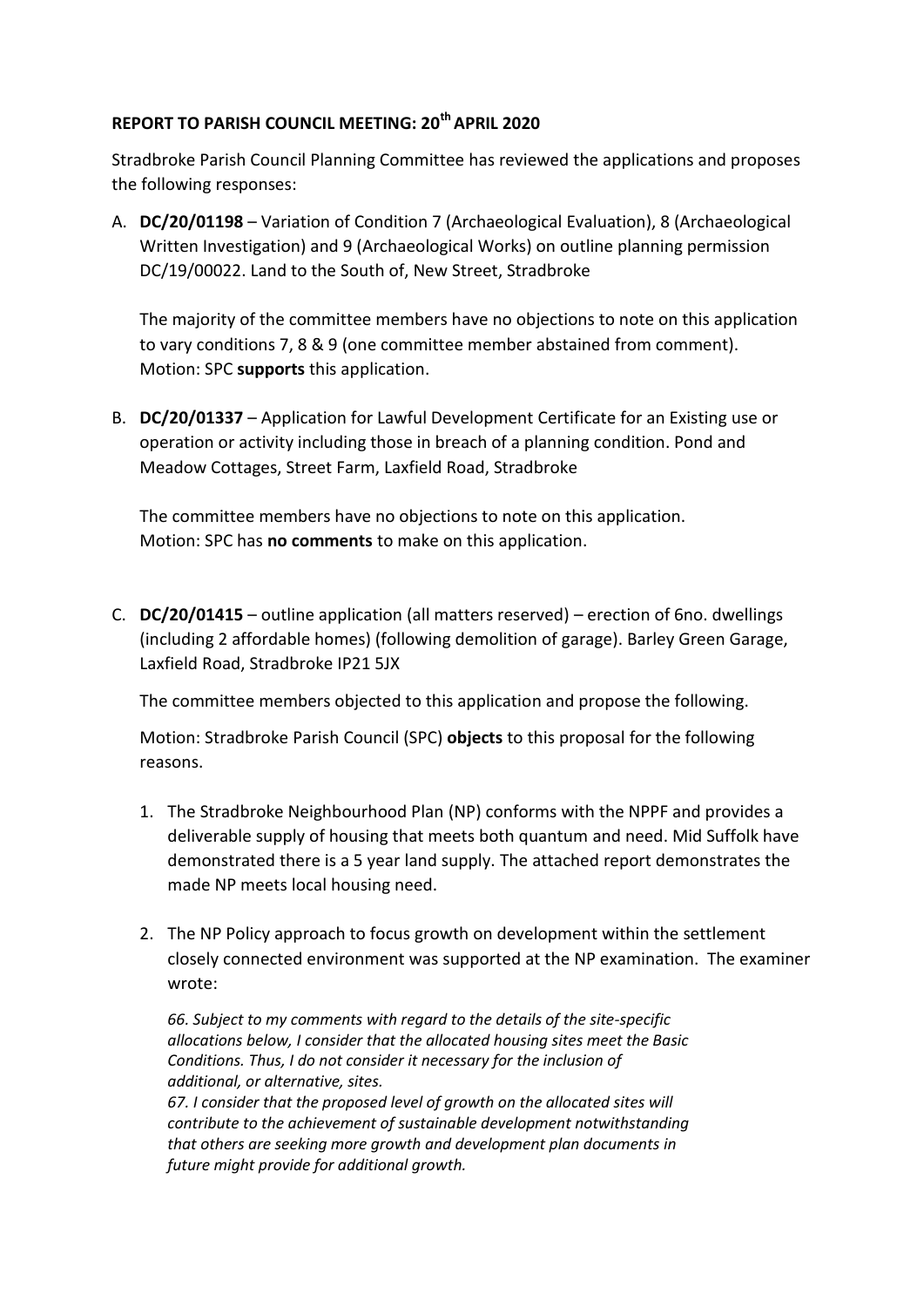- 3. The level of growth proposed for the village and surrounding area is constrained by the future capacity of the primary school. This was a guiding principle of the NP.
- 4. The examiner recognised this in her report:

*28. A fundamental constraint identified in Stradbroke was that development in excess of 270 new dwellings would be very likely to trigger a requirement for a new primary school. It was felt that a new school would be likely to require a strategic scale of growth which should be determined through the Local Plan process.*

- 5. This approach has been supported by Mid Suffolk District Council which does not allocate or promote additional sites in the draft local plan other than those proposed for allocation in the made NP.
- 6. The applicant relies on his interpretation of the Braintree case to justify his argument for "isolated" development outside the settlement in the countryside. He says it is not isolated. The applicant has only provided the lower court decision and has not quoted form the Court of Appeal.

Landmark Chambers publish an annual digest of important cases. One of these reflects on this case with the Court of Appeal perspective which the applicant omits.

[https://www.landmarkchambers.co.uk/wp-content/uploads/2018/12/SL-Case-Law-](https://www.landmarkchambers.co.uk/wp-content/uploads/2018/12/SL-Case-Law-Update.pdf)[Update.pdf](https://www.landmarkchambers.co.uk/wp-content/uploads/2018/12/SL-Case-Law-Update.pdf)

#### extract from p 11 which SPC highlight in red

"49. In Braintree District Council v SSCLG [2018] EWCA Civ 610 the issue before the Court of Appeal was whether an inspector determining a planning appeal misinterpreted [55] of NPPF1 which stated that local planning authorities "should avoid new isolated homes in the countryside unless there are special circumstances …". It was contended by the claimant that the phrase could mean either physically isolated relative to settlements and other development or, of equal importance, whether the site is functionally isolated relative to services and facilities. The proposal would only comply with the policy if neither consideration applied.

50. The Court of Appeal regarded this as a strained an unnatural reading of the policy (see [31]- [32]) which "simply connotes a dwelling that is physically separate or remote from a settlement". Whether a proposed new dwelling is, or is not, "isolated" in this sense "will be a matter of fact and planning judgment for the decision-maker in the particular circumstances of the case in hand". What constitutes a settlement for these purposes is also left undefined, but it "would not necessarily exclude a hamlet or a cluster of dwellings, without, for example, a shop or post office of its own, or a school or community hall or a public house nearby, or public transport within easy reach". Whether, in a particular case, a group of dwellings constitutes a settlement, or a "village", for the purposes of the policy will again be a matter of fact and planning judgment for the decision-maker.

51. NPPF2 [79] tweaks the wording of old NPPF [55] but not in a way which affects the application of this judgment to the term "isolated".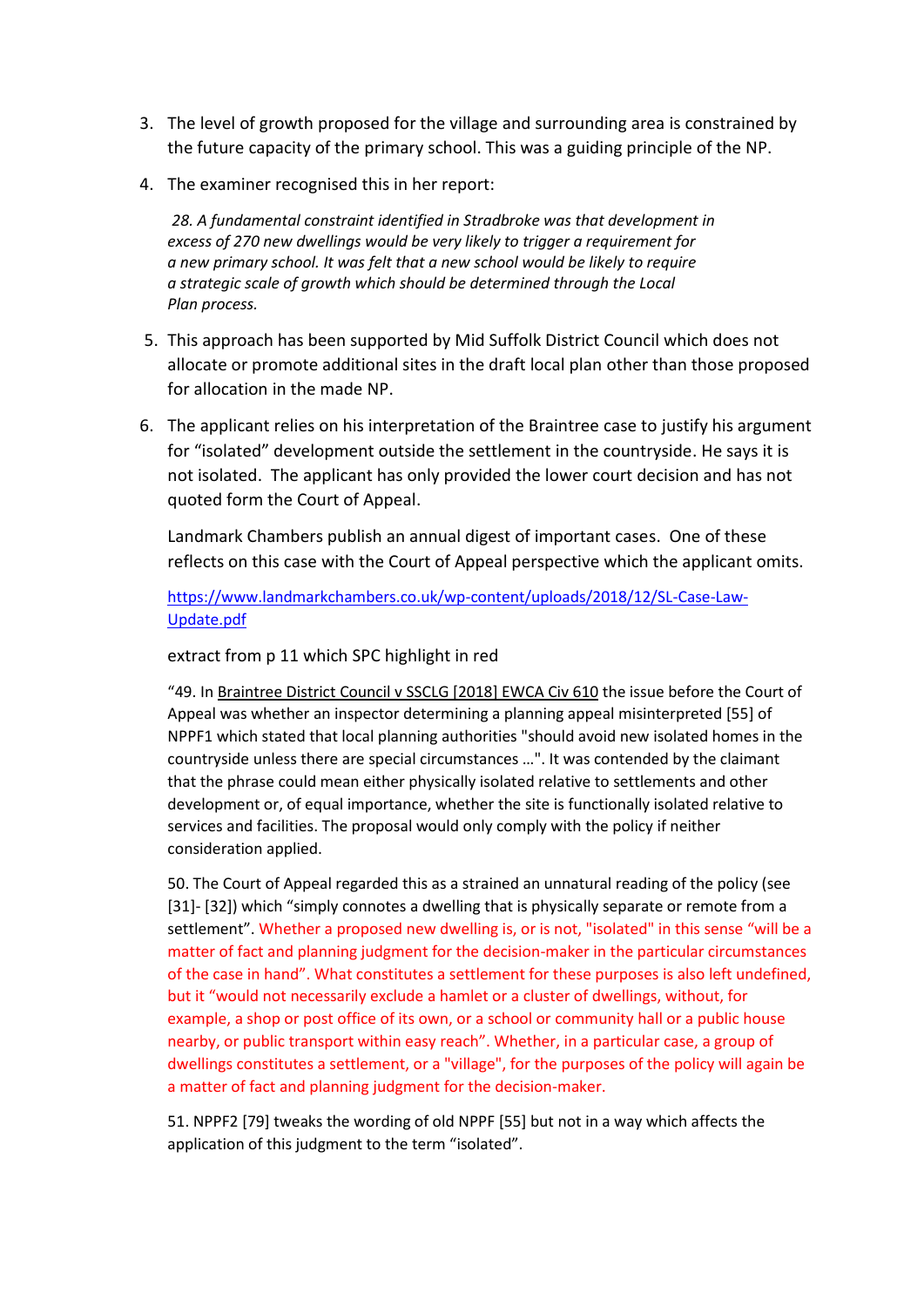- 7. The made NP policy position is that the village is the only settlement and the land allocations follow from that premise. If SPC had considered Barley Green might be a settlement to which settlement specific policies on development could apply it would have gathered evidence to test this proposition and sought public views on the matter during the consultation period.
- 8. Equally when the plan was consulted on the residents of Barley Green had an opportunity to make their case for being treated as a settlement however there is no evidence that any of the residents did so, including the applicant.
- 9. The SNP site allocation report evidences the rejection of a larger site 14 nearer the village on the Laxfield Road due to lack of connectivity. The NP group commented in Appendix 3

"This site was submitted after the public consultation events. No assessment of the site has been carried out. It was agreed that this site would be discounted because it is clearly separate from the settlement boundary and the built-up area generally. This site is considered to be unsustainable, particularly in light of the fact that there are sufficient sites to address our requirements in more sustainable locations."

- 10. The made SNP policy approach was not considered restrictive by the NP examiner. The applicant says it is restrictive. Is the applicant therefore saying that the examiner erred in law by supporting SNP development in and around the village that "restricts" countryside development?
- 11. (i) The applicant site is a mile from the centre of the village, the schools the shop and the surgery.
	- (ii) There is no footpath and that section of road from the site into the village is straight and flat and noted for speeding as it is long and straight.
	- (iii) There is a nearby anaerobic digester.
	- (iv) If the garage shuts there is no shop to serve the cluster of houses.
	- (v) There is a very limited bus service along the road into the village.
	- (vi) The applicant proposes affordable housing for which there is no evidenced need beyond that already proposed.

A list of outstanding unbuilt planning applications included in the plan is shown below with SPC updates in red.

| <b>MSDC Ref</b> | <b>Site Address</b> | Date of         | <b>Net</b> | <b>Building</b>   | <b>Development</b>   |
|-----------------|---------------------|-----------------|------------|-------------------|----------------------|
|                 |                     | <b>Approval</b> | dwellings  | Control           | <b>Progress</b>      |
|                 |                     |                 | gained     | <b>Start Date</b> |                      |
| DC/18/01335/Ful | Havensfield Farm,   | 06/02/2018      | 2          |                   | Not started          |
|                 | Fressingfield Road  |                 |            |                   |                      |
| DC/17/06203/Ful | Land Formally       | 18/05/2018      | 6          | 25/01/2019        | Under construction   |
|                 | Known as Mark       |                 |            |                   | <b>SPC: complete</b> |
|                 | Peacock Landrover,  |                 |            |                   |                      |
|                 | Neaves Lane         |                 |            |                   |                      |
| DC/18/01335/Ful | Hillcrest, New      | 23/05/2018      | see below  | One house         | Not started          |
|                 | Street              |                 |            | will be           |                      |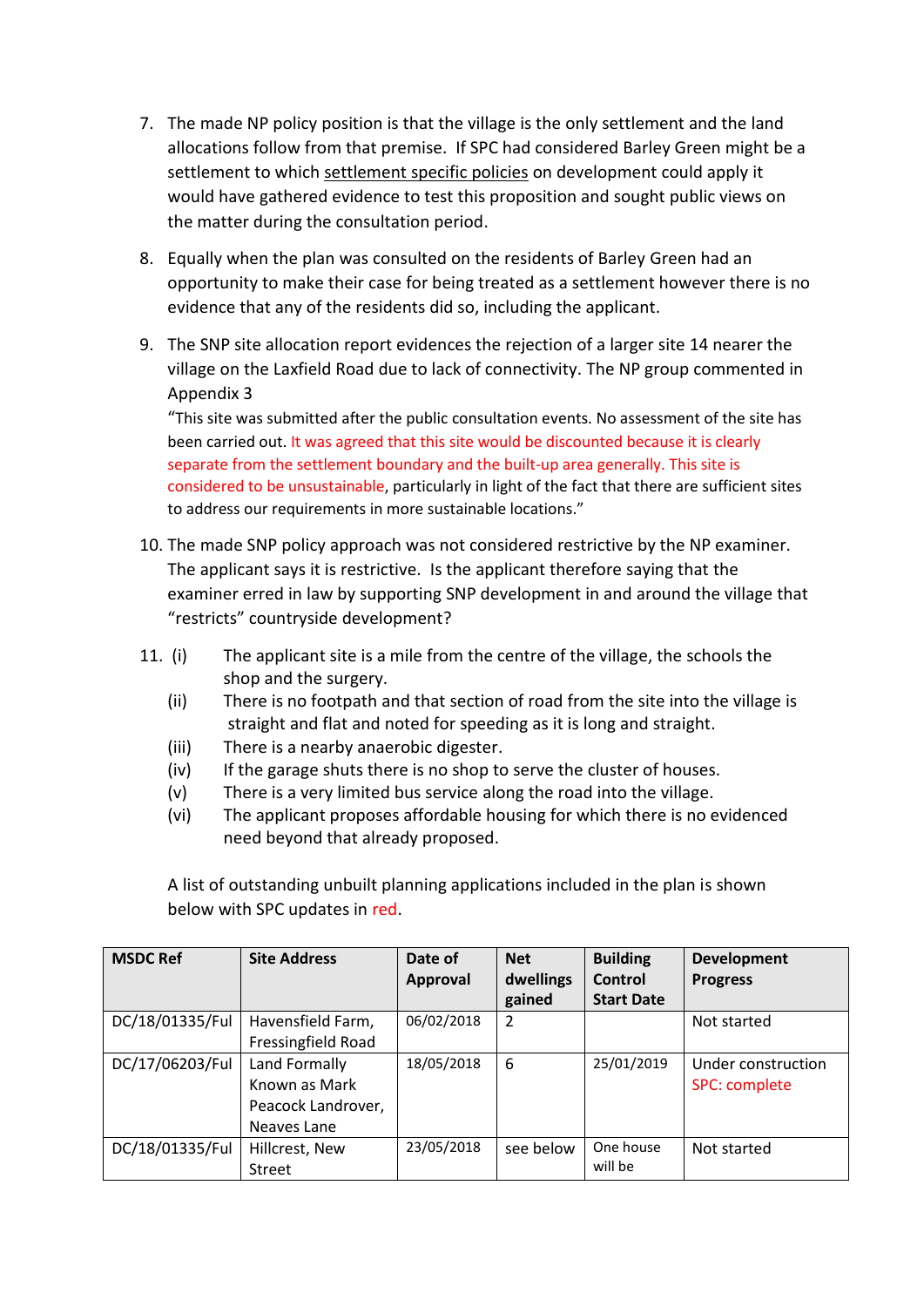|                 |                                                           |            |                | demolished<br>to build 2 |                                                   |
|-----------------|-----------------------------------------------------------|------------|----------------|--------------------------|---------------------------------------------------|
| DC/18/02621/Ful | Plot 1, Hillcrest,<br><b>New Street</b>                   | 10/08/2018 | $\mathbf{1}$   | 05/09/2018               | Under construction                                |
| DC/18/02624/Ful | Plot 2, Hillcrest,<br><b>New Street</b>                   | 10/8/2018  | $\mathbf{1}$   |                          | Not started                                       |
| DC/18/02634/Ful | 15 Woodfields                                             | 16/10/2018 | $\mathbf{1}$   |                          | Under construction                                |
| DC/18/03643/Ful | The Oaks, Drs Lane                                        | 15/10/2018 | $\mathbf{1}$   | 25/03/2018               | Under construction                                |
| M/2098/13/Ful   | Land At Havensfield<br>Farm, Fressingfield<br>Road        | 20/12/2013 | $\mathbf{1}$   | 08/11/2016               | Under construction                                |
| M/2141/16/Ful   | Summer Place,<br>Battlesea Green                          | 03/08/2016 | $\mathbf{1}$   | 02/01/2019               | Under construction                                |
| M/2532/14/Ful   | Land adj The<br>Laurels Bungalow,<br><b>Church Street</b> | 15/06/2015 | $\overline{3}$ | 06/06/2019               | Under construction                                |
| M/2815/15/Ful   | Valley Farm, New<br><b>Street</b>                         | 05/10/2015 | $\overline{3}$ |                          | Under construction                                |
| M/2980/16/Ful   | Land at the<br>Paddocks                                   | 23/09/2016 | $\mathbf{1}$   | 01/04/2017               | Under construction                                |
| M/3142/09/Ful   | Land to rear of<br>Doggets Farm, New<br>Street            | 23/12/2013 | $\overline{3}$ | 15/09/2010               | Under construction<br><b>SPC: footings laid</b>   |
| 0069/16/Ful     | <b>Westland House</b>                                     | 03/03/2016 | $\mathbf{1}$   |                          |                                                   |
| 0068/16/Ful     | 5 Meadow Way                                              | 10/03/2016 | $\mathbf{1}$   |                          | SPC: Lapsed -<br>previous planning<br>still valid |
| 0310/17/Ful     | <b>White House</b><br>Cottages, Queens<br>Street          | 13/03/2017 | $\mathbf{1}$   |                          |                                                   |

## 12. In conclusion the SPC **object** because:

- 1. The proposal is contra the basic premise of the NP to concentrate sustainable development close to the core settlement.
- 2. In SPC's view the proposal site is isolated as a matter of fact and the aerial photograph on p 4 of the planning statement supports this.
- 3. No further affordable housing is required for the area as shown by the attached report, which means it would be at risk of becoming a gated community of high value developments.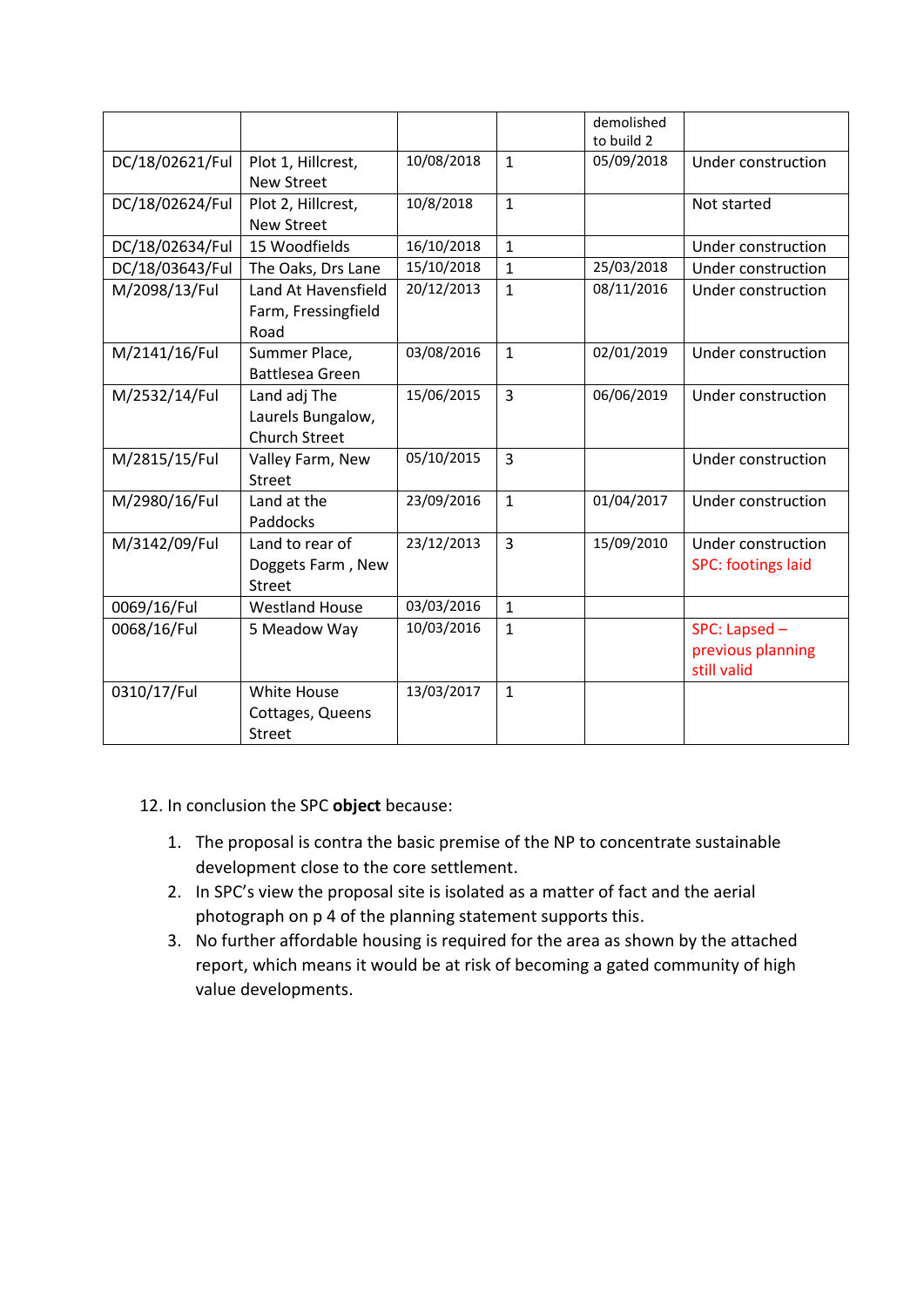

# **COMMENTS ON MID SUFFOLK LOCAL PLAN (REG 19) ON BEHALF OF STRADBROKE COMMUNITY LAND TRUST FOR SHARING WITH STRADBROKE PARISH COUNCIL 8 April 2020**

#### **1.0** Introduction

BVA has been asked by the Stradbroke Community Land Trust (SCLT) to comment on the allocations proposed for Stradbroke in the Emerging Mid Suffolk Local Plan . The revised Sustainability Scoping document is currently undergoing Regulation 19 Consultation. This is reviewing the delivery of proposed allocation sites.

BVA has previously been involved in the area by virtue of its association with the Stradbroke Community Land Trust, with whom we are working to deliver additional affordable housing in the village.

Initial conclusion

The current allocation sites in Stradbroke support and promote sustainable development within 20 years without the need for additional outlier or new clusters of development, subject to land value recovery post Covid-19 event.

One site LA081/ STRAD15 has a diminished quantum to target but this can be made up on another of the sites as shown below without the need for any further small developments that would exclude affordable housing

We are informed that the allocations proposed at present are as follows:

| <b>ILP Ref</b>                      | <b>NP Site Ref</b>  |
|-------------------------------------|---------------------|
| LA080 - Land west of Queens Street  | STRAD <sub>18</sub> |
| LA081 – Land north of Laxfield Road | STRAD <sub>15</sub> |
| LA082 – Land south of New Street    | STRAD17             |
| LA083 – Land east of Farriers Close | STRAD <sub>16</sub> |
| - Land at Grove Farm<br>N/A         | STRAD <sub>19</sub> |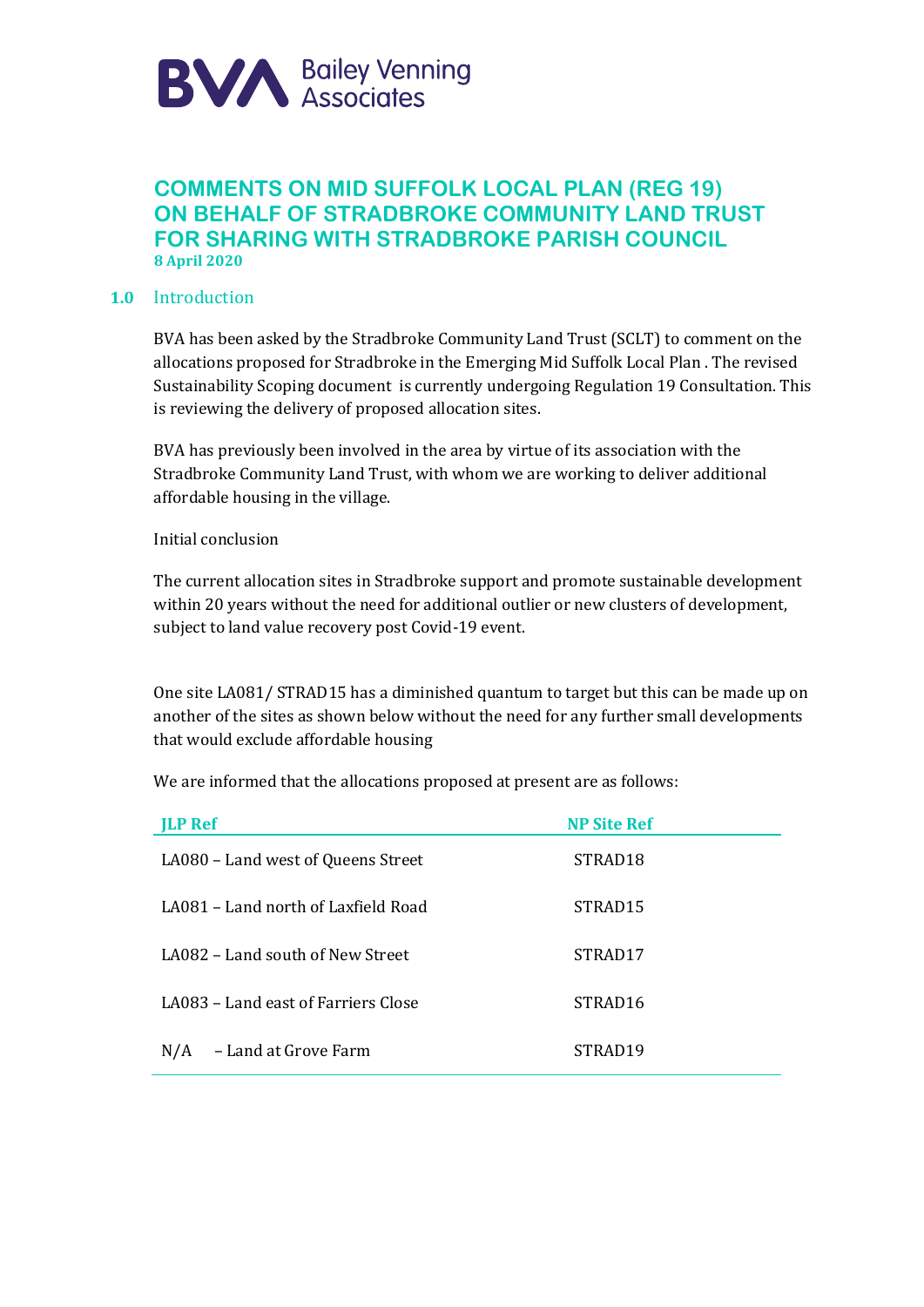

We understand that, although the land at Grove Farm is to be allocated, it is not included in the five year land supply at present because, although it has previously had the benefit of a planning permission, that permission has lapsed.

### **2.0** Planning and Evidential Context

The purpose of this paper is to support the above allocations to deliver development to village infrastructure capacity based on the made Stradbroke Neighbourhood Plan and examination, and to show how the inclusion of these sites in the BMSDC local plan will support local and District-wide objectives.

In this context, the primary evidential document for determining the overall level of housing provision at the level of the District is the Strategic Housing Market Assessment. In this case, the relevant study is the Ipswich and Waveney Housing Market Areas SHMA, undertaken by Peter Brett Associates with HDH Planning.

Whilst this document undertakes assessment of a wide range of housing information, it has two primary outputs – an estimate of the Objectively Assessed Need for homes of all tenures (the OAN) and a distinct but related assessment of the number of affordable homes required over the life of the plan. Reporting on these issues is made more complicated by the fact that the initial reporting was undertaken in 2017 but it was then updated in 2019 with significantly different results.

|                   | <b>2017 Initial Report</b> | 2019 Update |
|-------------------|----------------------------|-------------|
| OAN (All tenures) | 435                        | 585         |
| Affordable Homes  | 97                         | 103         |

The following table shows the annualised requirements at the District level.

The SHMA does not consider the distribution of need around the district, it follows that, in the absence of any other information we would expect the housing and affordable housing need to be distributed evenly around the settlements of the district – broadly in line with their population.

At the time of the last Census then, the village of Stradbroke had a population of just over 1,400 people. This compares with a population of 97,000 across Mid Suffolk as a whole. From the point of view of the SHMA then, and in the absence of any other policy considerations or competing objectives, we would expect Stradbroke receive allocations equivalent to at least 1.4% of the total envisaged by the plan. Those allocations should be capable of delivering at least 23% of the homes in the form of affordable housing.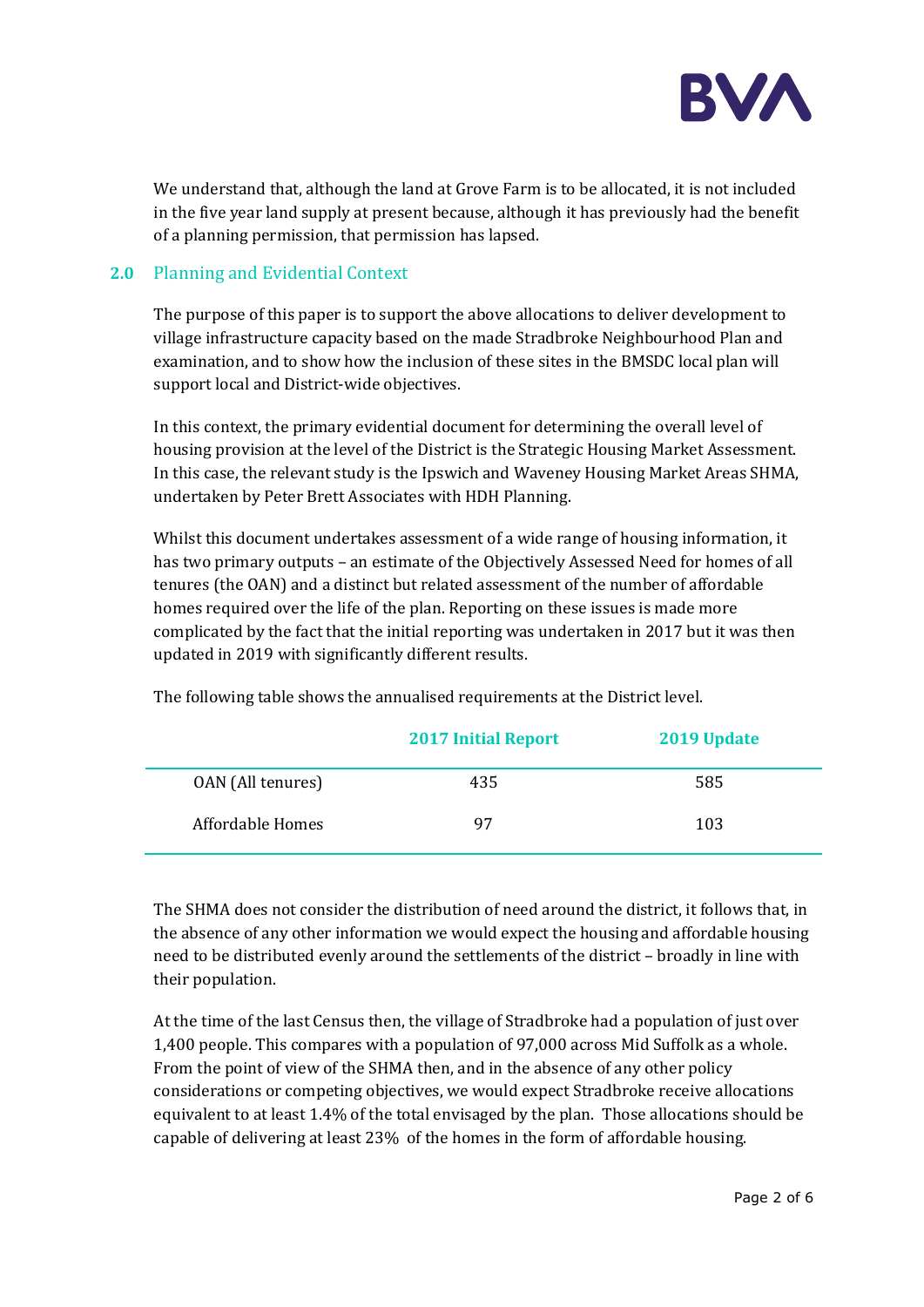

However, the spatial distribution of housing throughout the district is guided not by the SHMA but by the draft Local Plan, which has allocated 28% of planned housing to the 14 Core Villages. These 14 settlements contain around 27% of the District's population at the time of the last Census. Therefore, if allocations were to be distributed among the Core Villages in the same way, we would expect Stradbroke, to accommodate around 125 homes.

However, in in this case, there are other considerations – which were part of the impetus behind the Neighbourhood Plan. Residents of the village were concerned about the ongoing viability of the local Primary school. Schools need to run at or near their full capacity in order to ensure that they can be managed effectively but, of course, at a certain point, the level of growth would exceed the existing capacity and a new school would be required (necessitating still further growth in order to ensure that it too is kept full).

Evidence from other Local Plan examinations shows the difficulties of establishing new schools on new sites as they require a quantum leap in development. SCC modelling shows this to be 800 homes for a new school , ie 0.25 pupils for a 2 form entry Primary school. (Suffolk Coastal Plan – Saxmundham).

The accuracy and currency of this modelling formula are out of date and have been challenged by Stradbroke Parish Council in their Reg 18 submission, as wider national evidence shows that a high percentage of affordable homes offers up a high level of school places and the converse is also true.

**The upper and lower parameters for the number of homes required in Stradbroke are therefore set by a pro-rata consideration of the OAN and affordable housing requirements (at the low end) and the number of homes that would trigger the need for a new primary school (at the upper end).**

The Inspector who examined the soundness of the Neighbourhood Plan in 2018 considered exactly this point and concluded that:

*"A fundamental constraint identified in Stradbroke was that development in excess of 270 new dwellings would be very likely to trigger a requirement for a new primary school."*

Thus the intention is for allocations to get as close as possible to 270 new homes without exceeding that total.

The SA is now proposing 12 more homes over this total but that does include 27 homes already granted permission, some of which are extant for several years, most of which have no affordable homes in them and there is no local confidence they will be delivered in the medium term.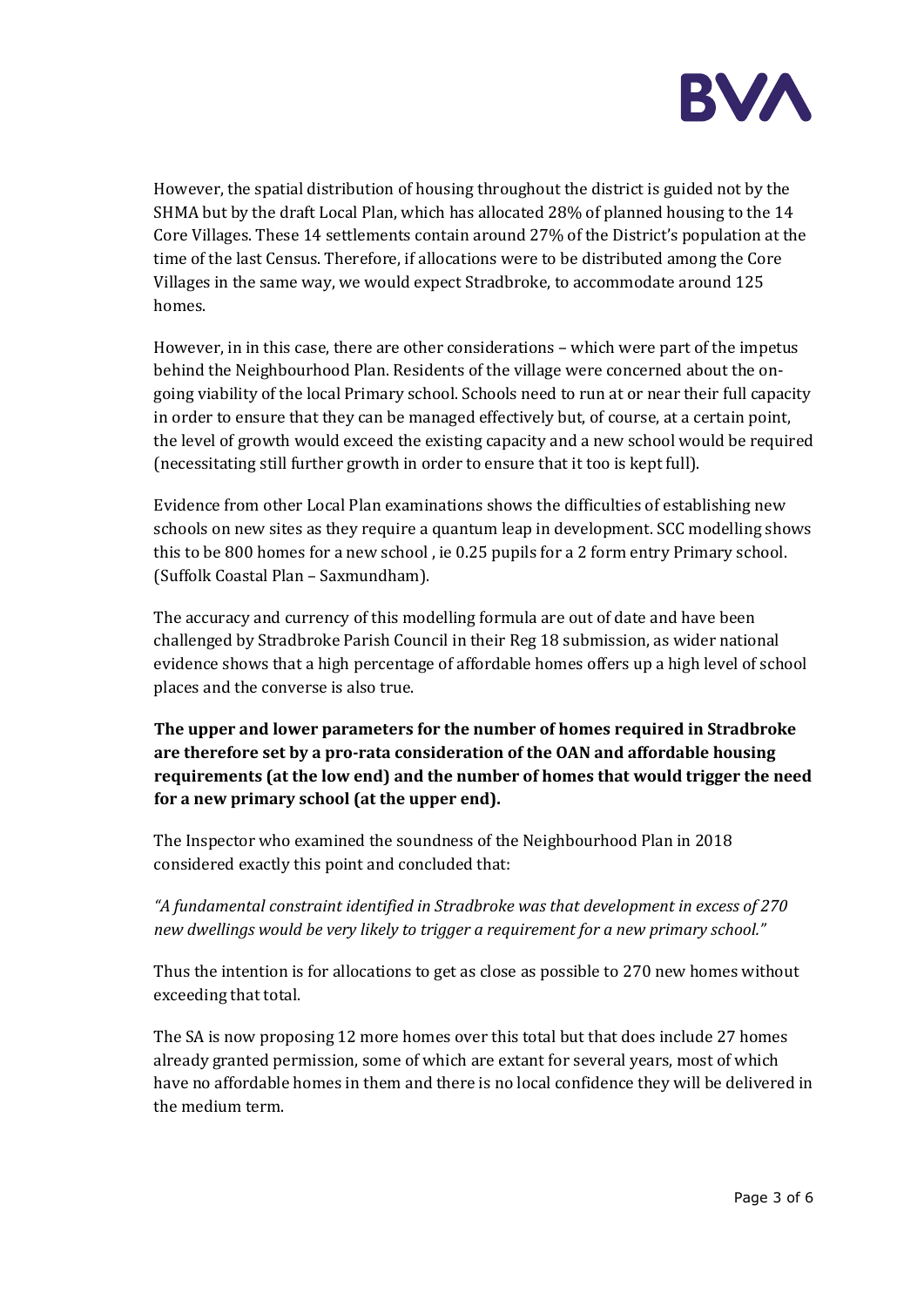

#### **3.0** The Proposed Allocations

Although indicative capacities for the sites set out above were included in the SHLAA, we are aware of constraints and variations in respect of some of them, which may affect their overall capacity or their ability to deliver affordable housing.

| <b>ILP Ref</b>               | <b>NP Site Ref</b>  | <b>SHLAA</b><br><b>Capacity</b> | <b>Updated</b><br><b>Capacity</b> | <b>Affordable</b><br><b>Capacity</b> |
|------------------------------|---------------------|---------------------------------|-----------------------------------|--------------------------------------|
| LA080 West of Queens Street  | STRAD <sub>18</sub> | 75                              | 80                                | 0                                    |
| LA081 North of Laxfield Road | STRAD <sub>15</sub> | 45                              | 28                                | 10                                   |
| LA082 South of New Street    | STRAD17             | 60                              | 60                                | 21                                   |
| LA083 East of Farriers Close | STRAD <sub>16</sub> | 35                              | 35                                | 12                                   |
| N/A<br>Grove Farm            | STRAD <sub>19</sub> |                                 | 44                                | 16                                   |
| Total                        |                     | 215                             | 247                               | 59                                   |

**Site LA080** has, in our view, slightly more capacity than was originally envisaged by the SHELAA but it's capacity for the delivery of affordable housing may be constrained by the flood attenuation strategy required for the site and by the requirement to make provision for parking facilities for the school. These are likely to lower the level of affordable housing that the site can deliver, and possibly by a significant amount. Without, in any way seeking to pre-judge the outcome of the planning process for that site, and solely for the purposes of this note, we have made the most pessimistic possible assumption and proceeded on the basis that no affordable homes at all are delivered.

In an email the developer has now stated the site cannot deliver the full quantum of affordable homes sought by policy. SPC is concerned for traffic escalation on Queens Street (see Grove Farm below) and is unlikely to accept any expansion of numbers.

**Site LA081** has been consented for 28 homes instead of 45 and is possibly constrained for future resubmission at higher numbers due to heritage harm issues. Heritage harm as a material consideration has been strengthened since 2018, However, as the consent is policy compliant we have no reason to suppose that it will face any further viability constraints that would hamper provision of the 35% affordable housing sought by policy.

**Sites LA082 and LA083** are assumed to come forward in the manner envisaged by the SHELAA and the SNP. We have no reason to doubt that they will be able to deliver the full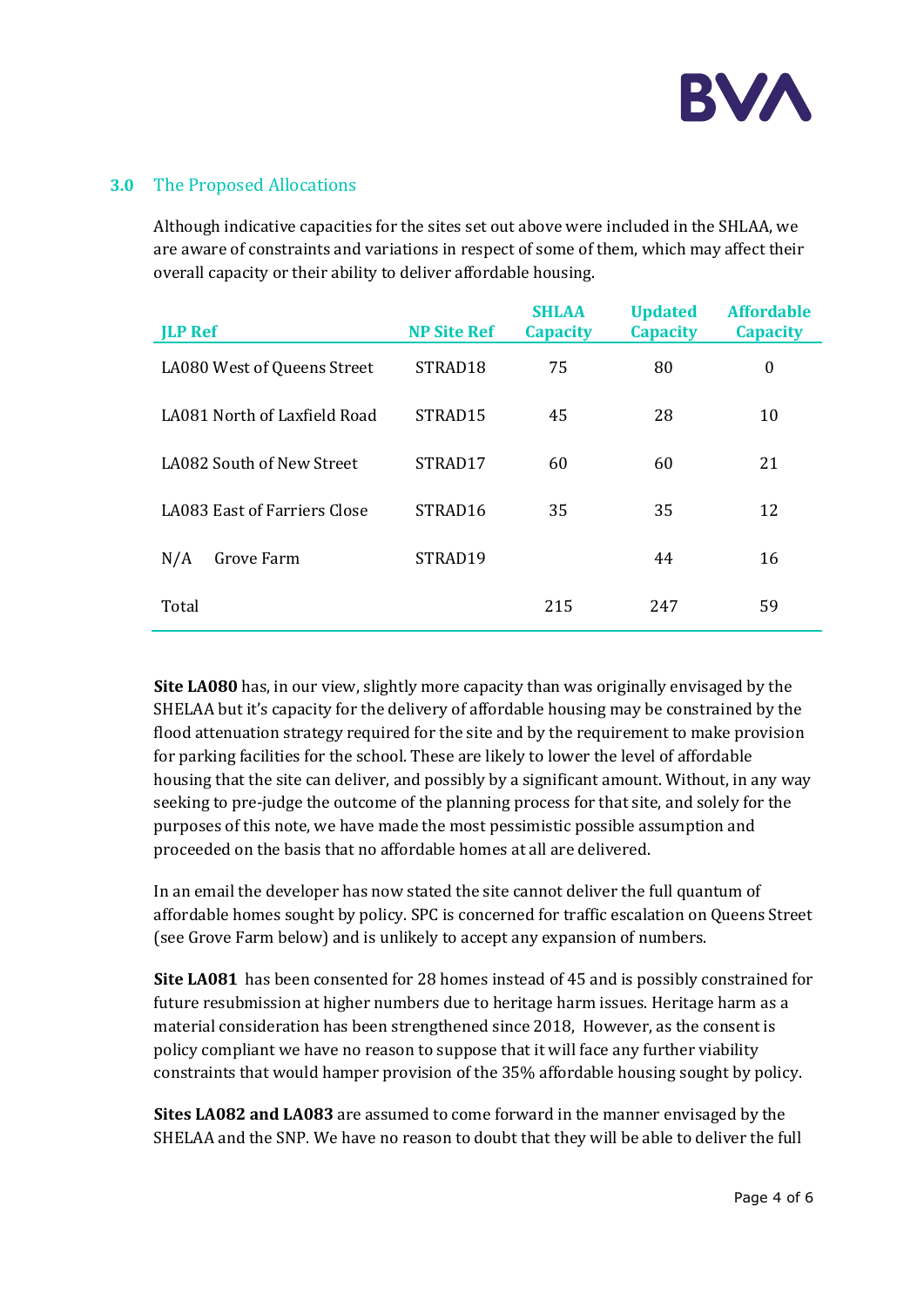

35% quantum of affordable housing. LA082 now has an outline consent for a policy compliant scheme of 60 homes and the developer is actively bringing it forward.

The final site is Grove Farm, which we have made the subject of a separate section.

#### **4.0** Grove Farm

At the time of its inclusion of the Neighbourhood Plan, Grove Farm had a planning permission, for 44 homes with access off Queens Street.

However, a new district wide Sustainability Appraisal scoping report has been published which refers to WSP transport modelling that shows capacity issues on the B1118 at the junction with the A 140.

This matter was challenged by the SPC at Reg 18 stage and an initial clarification email has been submitted to show the PC is not considering the sites in the Plan to be ineffective, rather that the SA itself was ineffective in not assessing the cumulative impact of development on the Policy that is the Stradbroke NP.

The Neighbourhood Plan includes a policy stating that all new residential development should mitigate its impact on Queens Street. The Grove Farm site is unable to mitigate its impact on Queens Street. It is only because permission was issued prior to the adoption of the plan that the Parish Council wrote it into the SNP Plan to enable control of development should planning lapse.

That permission has now lapsed, and the site has been sold. Access on to Queens Street is now a much more charged issue than in 2016 due to the significant increase in village through traffic, and the increase in local commercial activity. Future transport issues are foreseeable in the lifetime of the Neighbourhood Plan due to the Eye Cranswick factory development and the proposed lorry ban through Eye, that will funnel all traffic along three sides of the B1117/B1118 crossroads in Stradbroke northwards past the Grove Farm entrance.

There is, however, an alternative which is to reconfigure the site in such a way as to achieve access from Shelton Hill – thus alleviating any additional pressure on Queens Street. The drawback is that this would impose greater costs on the site, which would then need to be offset by additional development on the southern portion of the Grove Farm site (identified in the SHELAA as SS0575).

Moreover, since the southern portion of the Grove Farm site is outside the development boundary, it would need to provide a higher level of affordable housing – 50% of all the dwellings on that portion of the site.